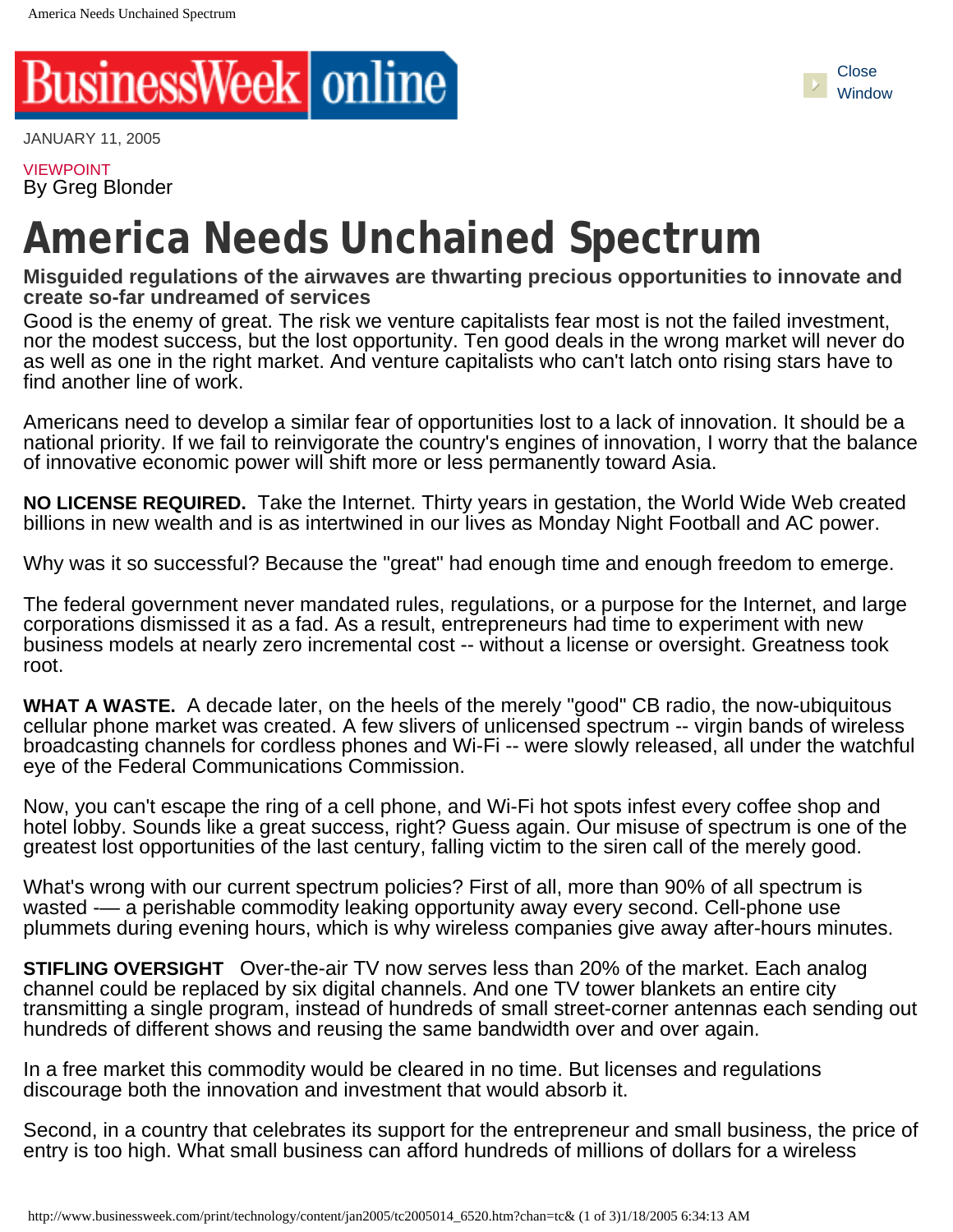license to simply discover if a customer might want to purchase a new wireless service?

In a dynamic and changing world, what entrepreneur would buy a license laden with usage restrictions -- the kind meted out by the FCC forcing one band to be used for only voice calls and another only for local commercial TV? It's like buying a truck from Ford, with a restriction that it can be driven only on Sundays while carrying nonagricultural products.

**TAKING BABY STEPS.** And third, spectrum is so politicized that nimble decision-making is impossible. For more than a decade the FCC, in a vain attempt to save the U.S. consumerelectronics industry, has pushed high-definition TV onto broadcasters.

For more than two decades the FCC has weighed conflicting comments suggesting new spectrum policies –- and has taken only baby steps toward deregulation and minimal spectrum swaps. Before that, the FCC delayed new technologies like UHF channels or color TV, to placate the Big Three networks. Smart entrepreneurs had to go elsewhere for inspiration.

In short, today's spectrum usage is sodden with the inefficiencies that arise when a command-andcontrol economy prescribes exactly who will produce what and for what purpose.

**OPENING NEW DOORS.** Freeing spectrum would create another opportunity like the Internet. A fully functioning market would expand current spectrum usage by 100 times and add 100 times more entrepreneurial ideas than exist in the minds of the current spectrum owners.

Imagine, for example, private mobile broadcasting that would help architects visually track construction problems at remote sites. Or new games, such as three-dimensional hide and seek.

Who knows? I don't, and that's the marvelous thing. History has shown over and over that once a real opportunity exists, people apply their creativity to it.

What stands in the way of change? The principal obstacles are the current owners of billion-dollar swaths of spectrum, who in any freeing of spectrum would resist losing their dominant positions.

**BUYING AND SELLING BANDWIDTH.** Yet the FCC and Congress, if they had a mind to, could find a relatively painless way around those owners  $-$  and even, eventually, get them to acquiesce. I suggest a three-point spectrum-freeing plan over time that would:

• Let broadcasters retain their current TV licenses for any purpose they desire, in exchange for releasing the rest of the TV spectrum for unregulated purposes. HDTV broadcasting should be an option, not a mandate.

• Eliminate usage restrictions from cell-phone service providers, providing they resell that spectrum to third parties. If entrepreneurs want to monitor vending-machine inventories at 2 a.m., great. Let the market decide whether free minutes or fees are best.

• Slowly return all licensed spectrum to a Chicago Board of Trade-like commodities exchange, trading spectrum on a second-by-second basis to entrepreneurs and businesses alike. For each trade, the government could charge a 1% fee. Let supply match demand and variable cost.

**WORLD STANDARDS.** The combined revenue from the taxes paid by profitable entrepreneurs and the users fees paid for auctioned spectrum, I believe, would prove more than enough to rapidly purchase back the additional spectrum held by the large corporations that paid billions for it.

Talk about win-win-win! Everyone would gain, especially the U.S. economy. As the successful pioneers of the first broad, free-market-driven spectrum exchange, we would set world standards for usage and equipment. The U.S. economy, the home of innovation and the lone entrepreneur, would prevail once more.